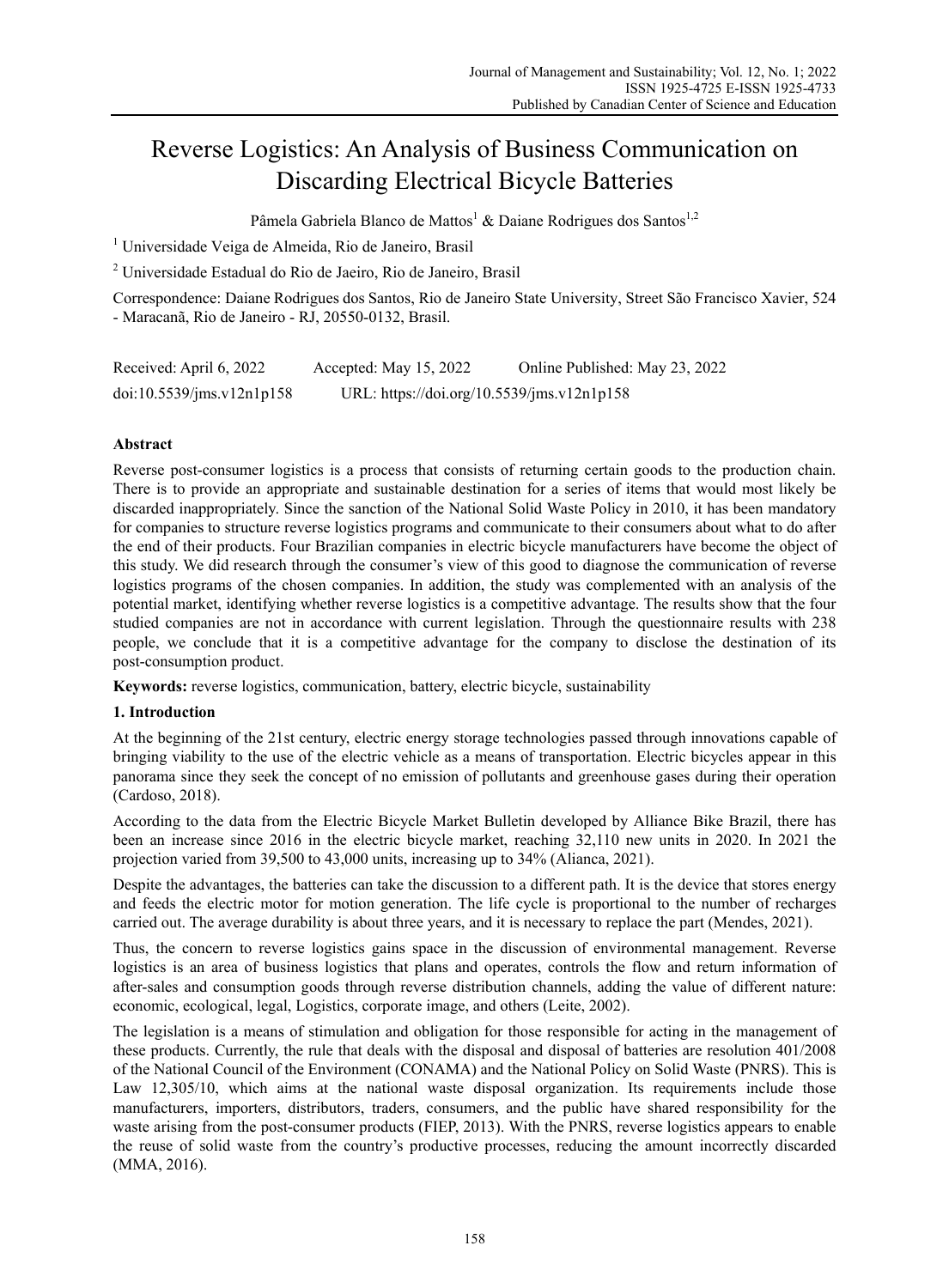According to NBR 10.004, batteries are classified as Class one Hazardous Waste. They are those materials that pose risks to health and the environment, requiring special treatment and disposal according to their flammability characteristics, corrosivity, and reactivity (ABNT, 2004). Companies must disclose information about their products to guide their consumers on the correct destination and means to return the after-consumer goods.

#### **2. Reverse Logistic**

Reverse logistics is composed of several necessary processes. The goal is to restore a product that the client wants to discard, reuse, or resell. The restoration of the product in the productive cycle is an influential process since it enables to add value to the company (Fernandes, 2021). Reverse logistics is an area that is part of business logistics. This area concerns the forms of return of a product, productive or business flow, to add value to retardant of after-sales and post-consumer goods (Nikolaou, 2021).

According to Mattos (2020), post-consumer reverse logistics is a process that consists of returning goods to their production chain after consumption. It offers a suitable and sustainable destination for several items that otherwise would most likely be inadequately disposed of. Second (Alkahtani et al., 2021), reverse logistics (RLs) refers to the set of activities needed by consumers to collect the product used for reuse, repair, remanufacturing, recycling, or disposal of the used product.

For Leite (2017), reverse logistics increases the economic and environmental benefits of reuse and recycling activities since most post-consumer materials have added value in the secondary market. Post-consumer reverse distribution channels include returning end-of-life products, which must be recycled, reused, dismantled, or disposed of correctly (Acosta, Wegner, & Padula, 2008).

Second (Moraes, Rocha, & Ewald, 2014), the main reason for carrying out post-consumer reverse logistics are legal and environmental issues. In developed countries, three factors explain the greater interest of the business community in the implementation of reverse logistics: ecological legislation, benefits for the company image, and competitiveness. Nikolaou et al. (2021) added economic factors and environmental issues. Reverse logistics can bring economic, social, and ecological benefits, positively influencing corporate image and customer satisfaction (Fernandes et al., 2021).

To Stock and Mulki (2009), companies seeking to implement reverse logistics anticipate changes in environmental legislation and adapt their processes to the new consumer profile, given the advance of green marketing. When implementing reverse logistics in developing countries, some challenges are met: Lack of economic incentives, legislation, law enforcement capacity, and lack of awareness of the population, according to (Demajorovic, Augusto, & Souza, 2016).

Another challenge may be leadership and its lack of interest in this topic or disbelief in the importance of communication. Communication favors work cooperation between those involved, mainly the final consumer. The lack of awareness reports such as campaigns and promotional activities justifies the ineffectiveness of reverse logistics programs. People must be informed and encouraged to return batteries at the end of their lifespan (Demajouovic et al., 2012).

## **3. Integrated Marketing Communication (CIM)**

The CIM is how companies seek to inform, persuade, and remind consumers, directly and indirectly, about products and brand marketing. Integrated marketing strategies position content that the brand wishes to disclose clearly, cohesive, and complete in different channels, so there is no different understanding of the purpose (Demajouovic et al., 2012). For Villaverde (2019), Integrated marketing communications is the use of marketing strategies to optimize the communication of a consistent message of the company's brands.

Integrated Marketing Communications presents ways to gain consistency in the image of the product, brand, or company, obtained through the planning of the message. Bernyte (2018) identified that one of the main reasons companies adopt management practices in the environmental area is improving image and reputation. The practice of green marketing is decisive for this goal to be answered. The image improvement of a company is linked to the differentials and values added to the products.

According to Kliatchko (2008), four pillars are based on the CIM, which are part of the communication coordination process, with its target audience as guidance. The pillars are Stakeholders, Content, Channels, and Results; together, they achieve the objectives of the CIM. The first, Stakeholder, refers to the various audiences interacting with the company. It encompasses current and future customers, consumers, government agencies, employees, managers, and others who interact directly or indirectly.

Kotler and Keller (2013) say that the content pillar is a way to attract audiences. In this pillar, the content must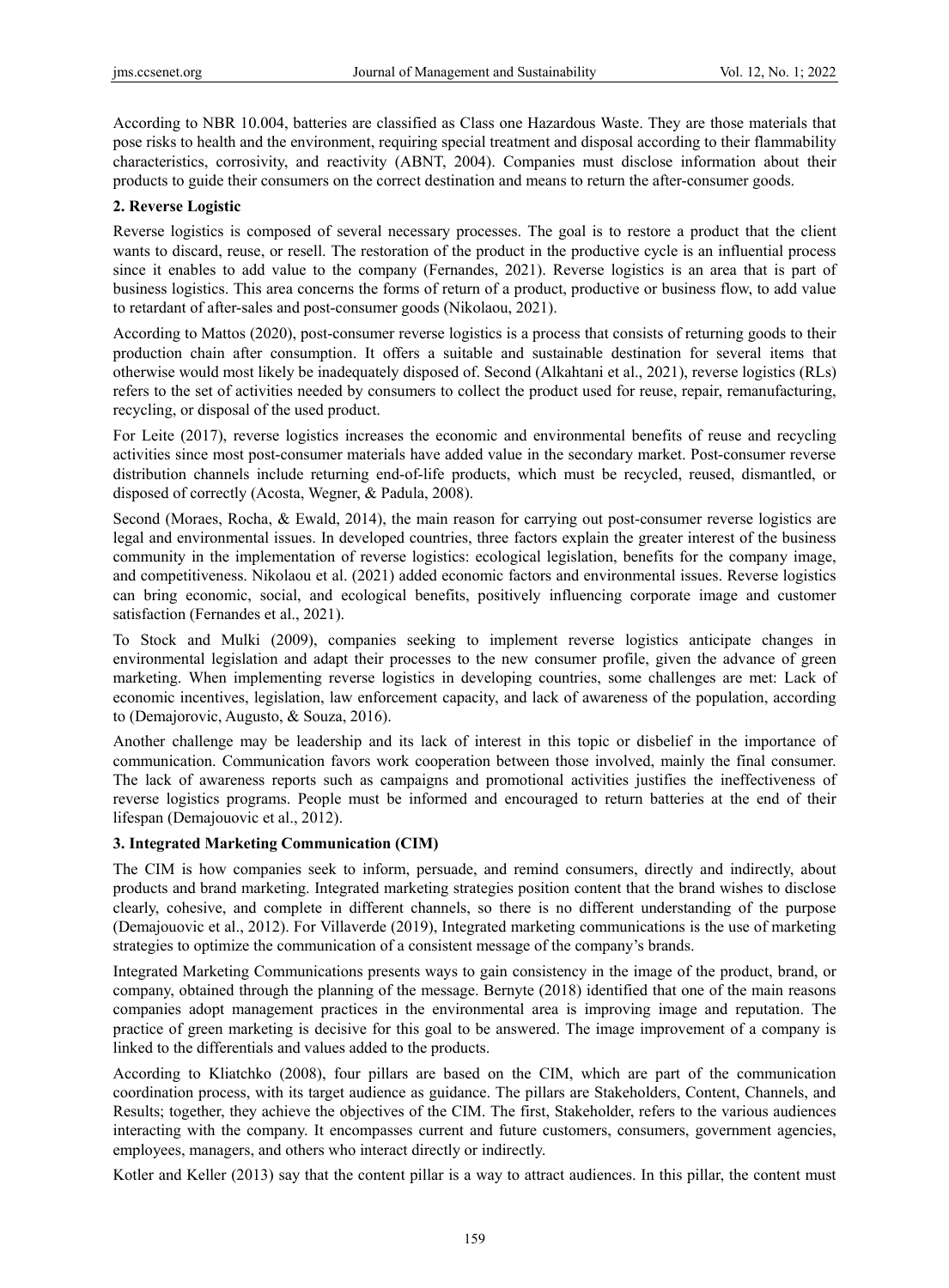be creative, persuasive, and planned so that the message is encouraged to the consumer and makes him understand that it is part of the company's value. The Channels pillar encompasses the means of contact so that the consumer has access to the message that wants to be passed. The content pillar is interconnected with the channel pillar, as the company must offer through channels the content that consumers are looking for.

The last pillar of the CIM, Results, focuses on assessing how the communication programmer impacted the people who received the information. The evaluation has a feature known as the Key Performance Indicator (KPI). In the case of evaluating the results of the communication of reverse logistics programs, the most appropriate indicator is behavior to assess the change and trend of consumer behavior.

The four pillars build the goal of the CIM to create a strategy to generate an image that shapes the behavior of the target audience (Bernyte, 2018). Thus, the planning of mandatory communication established by PNRS, based on CIM, becomes the primary strategy to bring the necessary knowledge to consumers (Stock & Mulki, 2009).

#### **4. The Research**

This article aims to identify how certain companies' manufacturers of electric bicycles in Brazil communicate to their consumers the existence of reverse logistics programs and strategies for the batteries of their bicycles after the end of the life cycle useful product.

The study universe is the electric bicycle market in Brazil. The chosen companies are: Lev Bicicletas, Sousa Motos, Rio South and Bicicletas Blitz. The study was conducted around the information on the disposal of electric batteries passed on to consumers.

On the following topics are the detailed search results for each channel.

#### *4.1 Canal Website*

This research aimed to find information on discarding and recycling electrical batteries, the fate of the material that will be collected, maleficence about the incorrect disposal, and the benefits of reverse logistics. The website search was done with each page, tab, and document analysis.

According to Table 1, the analysis of the websites shows that none of the companies studied openly present any information regarding the reverse logistics, disposal, or recycling of electric bicycle batteries.

| Informations about:                                     | <b>Blitz</b> | <b>Lev Bicicletas</b> | <b>Rio South</b> | <b>Sousa Motos</b> |
|---------------------------------------------------------|--------------|-----------------------|------------------|--------------------|
| Reverse logistics on the homepage                       | No           | N <sub>0</sub>        | N <sub>0</sub>   | No                 |
| Disposal of batteries on the home page                  | No.          | N <sub>0</sub>        | N <sub>0</sub>   | No                 |
| Recycling of batteries on the homepage                  | No.          | N <sub>0</sub>        | No.              | No                 |
| Disposal of batteries on the site                       | Yes          | No                    | No.              | No                 |
| Recycling of batteries on the site                      | No           | N <sub>0</sub>        | N <sub>0</sub>   | No                 |
| <b>Programs of reverse logistics</b>                    | No           | N <sub>0</sub>        | N <sub>0</sub>   | No                 |
| <b>Battery Discard Places</b>                           | Yes          | No                    | No.              | No                 |
| <b>Destination of product collected</b>                 | No           | No                    | No.              | No                 |
| Detrimental effects of inadequate disposal of batteries | Yes          | No                    | N <sub>0</sub>   | No                 |
| Benefits of recycling for the environment               | No           | No                    | No               | No                 |

Table 1. The arrangement of channels

Source: Own elaboration according to websites.

When accessing each tab of the sites, the company Blitz was the only one who presented battery disposal information on the "Blog" tab. Despite knowing, the company leaves vague as disposal and recycling are done and does not quote any reverse logistics program or destination of the products collected.

About the harmful effects of inappropriate disposal, the company did not mention the effects of the type of battery marking, which is the lithium battery. None of the websites presented any information about the benefits of recycling.

#### *4.2 Electronic Mail Channel*

Through e-mail, a guide of questions was prepared that seeks to answer questions about the existence of reverse logistics programs, disposal and destination of electric bicycle batteries, and knowledge about the current legislation. The e-mail addresses were made available on the websites. The itinerary has the questions presented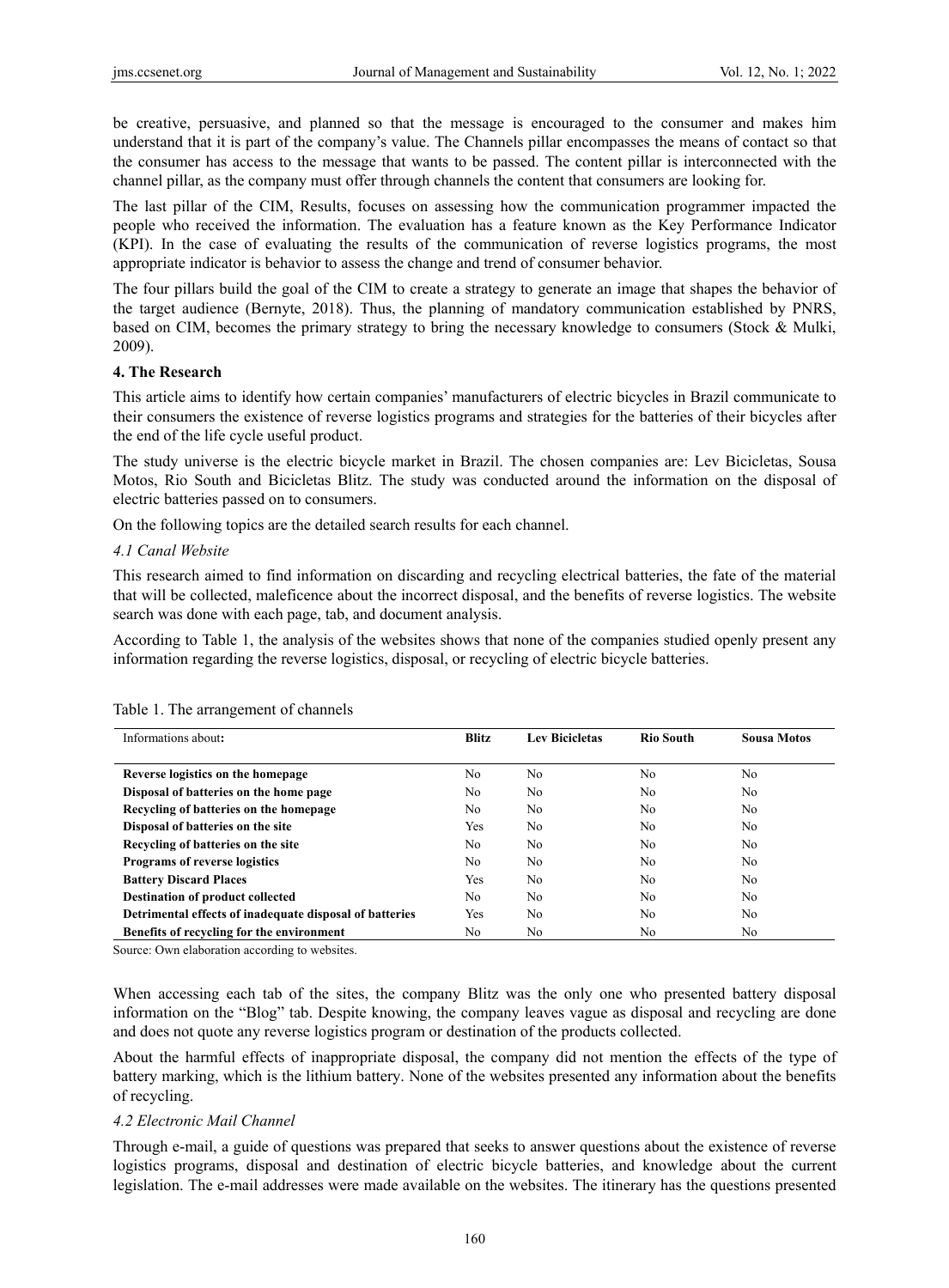down.

- How can I discard the battery of my electric bicycle?
- Are there any programs of logistics reverse of these batteries?
- What is the destiny of the discarded batteries?
- Do you recycle the batteries? How is it performed?

• In case there is an outsourced company, how do they discard them? What are the names of the enterprise, and in which periodicity the batteries are collected?

• Are the enterprises aware of the Brazilian Law n. 12.305/10 (National Politics of Solid Residues - PNRS)?

Sousa Motos, replied that the partner companies' resellers of batteries have registration at IBAMA (Brazilian Institute of the Environment and Renewable Natural) and are authorized to collect, route, and recycle the batteries of electric bicycles. The value of the scrap price for recycling was reported, but there was no explanation of the process.

Lev Bicicletas responded that it is responsible for all the bicycle parts, so the disposal should be done in their stores. After collecting, an unnamed partner collects and evaluates the condition of the battery components. If they are damaged, they are sent to specific disposal points. In case of good condition, they are reused in smaller factories.

The companies Blitz and Rio South did not respond, demonstrating the lack of effectiveness of the message on this channel.

## *4.3 Canal SAC*

For the SAC, the employees responsible for the care of each company were interviewed. The same script was applied via e-mail, through contact via phone, or Whatsapp made available on websites.

The contact with Blitz was on Whatsapp. They say that the disposal of batteries should be done in their physical stores. The official said he has no type of reverse logistics program and is unaware of the legislation. After the consumer is disposed of in their store, the batteries are forwarded to the responsibility of the third-party company, Energy Source. This company will continue the disposal process by making the withdrawal of Blitz physical stores. The outsourced company does the battery recycling procedure by Whatsapp.

The Lev reported that the battery could be left in one of its stores, and a third-party company, whose name is unknown, disposed of it after collecting the batteries in the stores. It was not informed if the contracted company carried out the recycling of batteries, and there is no reverse logistics program. The official did not know the legislation.

The Sousa Motos was contacted through the phone available on its website. As their factory is in Manaus, they said to dispose of their batteries; you must send them to their address. The customer pays the cost. It is not detailed if the recycling is done. The employee had knowledge about the PNRS.

No contact with Rio South. The phone was not working.

#### *4.4 Technical Support*

Following the electronic mail channel and SAC route, an interview was done with the employees present in the store to evaluate this channel.

At the Rio South store, employees reported that disposal should be done in one of their stores. A third-party company collects and recycles the functional parts of the battery. There is no reverse logistics program. The employees did not know about the legislation.

In the Lev Bicicletas shop, it was answered that the disposal must be carried out in any of their stores or should be contacted by the service for the collection of parts made available for free. Each month the subsidiaries forward their batteries to a third-party company. They detailed that the company evaluates the components, reuses those in good condition, and makes the correct disposal of the remaining components. There are no reverse logistics programs, and employees are unaware of the legislation.

Sousa Motos technical assistance was present. The employee said to dispose of it just dropped in the store and they forward to the factory in Manaus. The official revealed that he did not have detailed information on the disposal or recycling of these batteries. There is no knowledge of reverse logistics programs or legislation.

Blitz's technical assistance employee reported that the batteries must be forwarded to one of the units. Every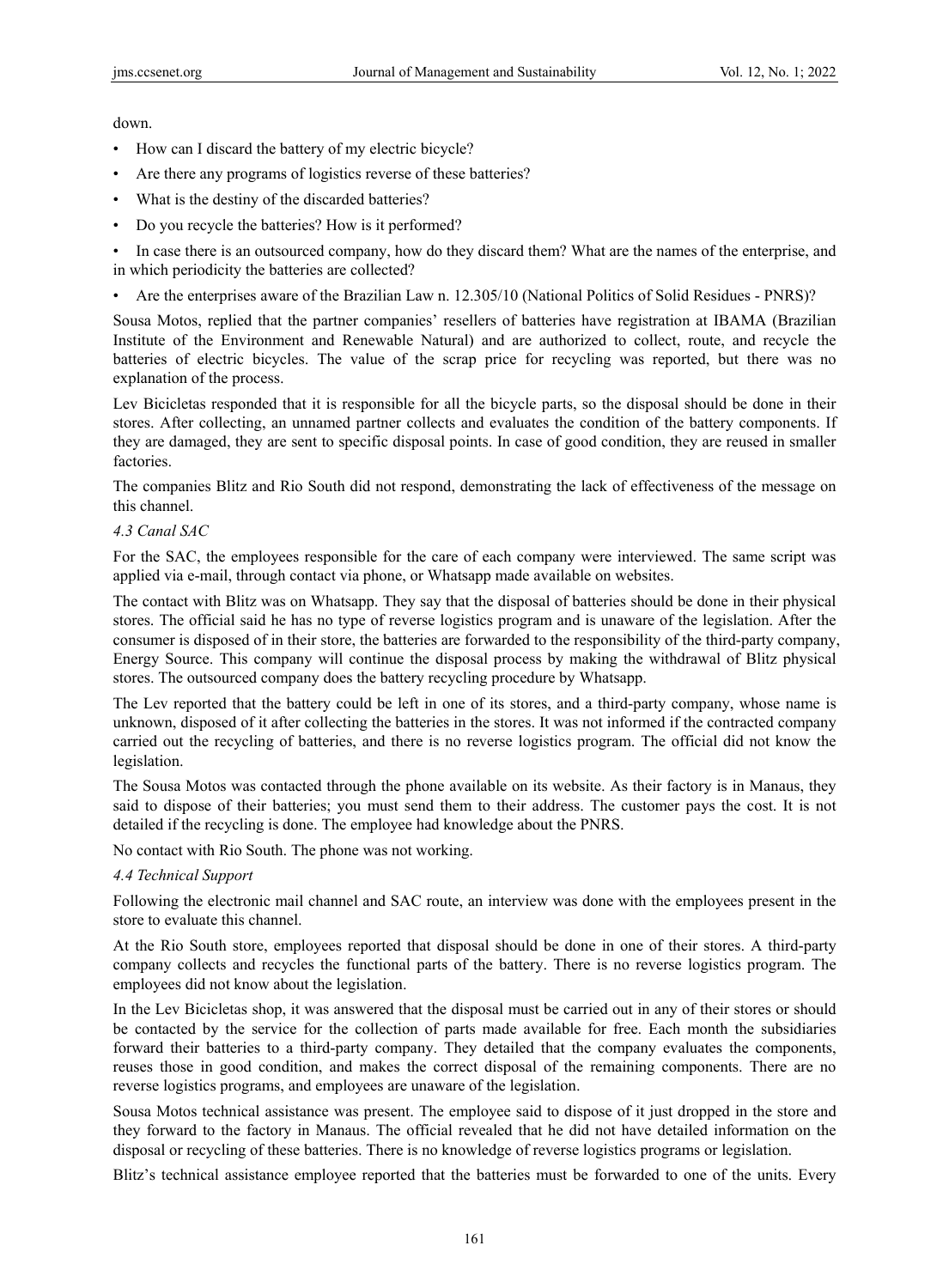month, an outsourced company unknown to them realizes the collection of these batteries and makes the correct recycling and destination of the waste. There are no reverse logistics programs or knowledge about the legislation of the interviewee.

## 4.5 Ouestionnaire

This research was performed with a sample of individuals willing to answer a questionnaire that seeks to respond to the disposal means of electrical batteries after the end of their use, in addition to assessing their initiatives in search of information on the subject and carrying out a market analysis potential market with possible consumers. The questionnaire sought the public who has electric bicycles or is interested in buying them. Disclosed on the date of November 22, 2021, obtained 238 respondents.

Figure 1 shows that among the respondents, 88.2 % reside in the southeast region of Brazil, followed by 5.9 % in the south region, the western center in 3.4 % of the region, and 2.6 % divided between the regions north and northeast.



Figure 1. Region of Brazil where you live

Source: Prepared by the authors.

Figure 2 illustrates the range of family income of the interviewees; 69.1% have their family income above three minimum wages, demonstrating that social class and having an electric bicycle can be interconnected.



Figure 2. Family income range of the interviewees

Source: Prepared by the authors.

Table 2 shows that 31 have or had an electric bicycle among all respondents.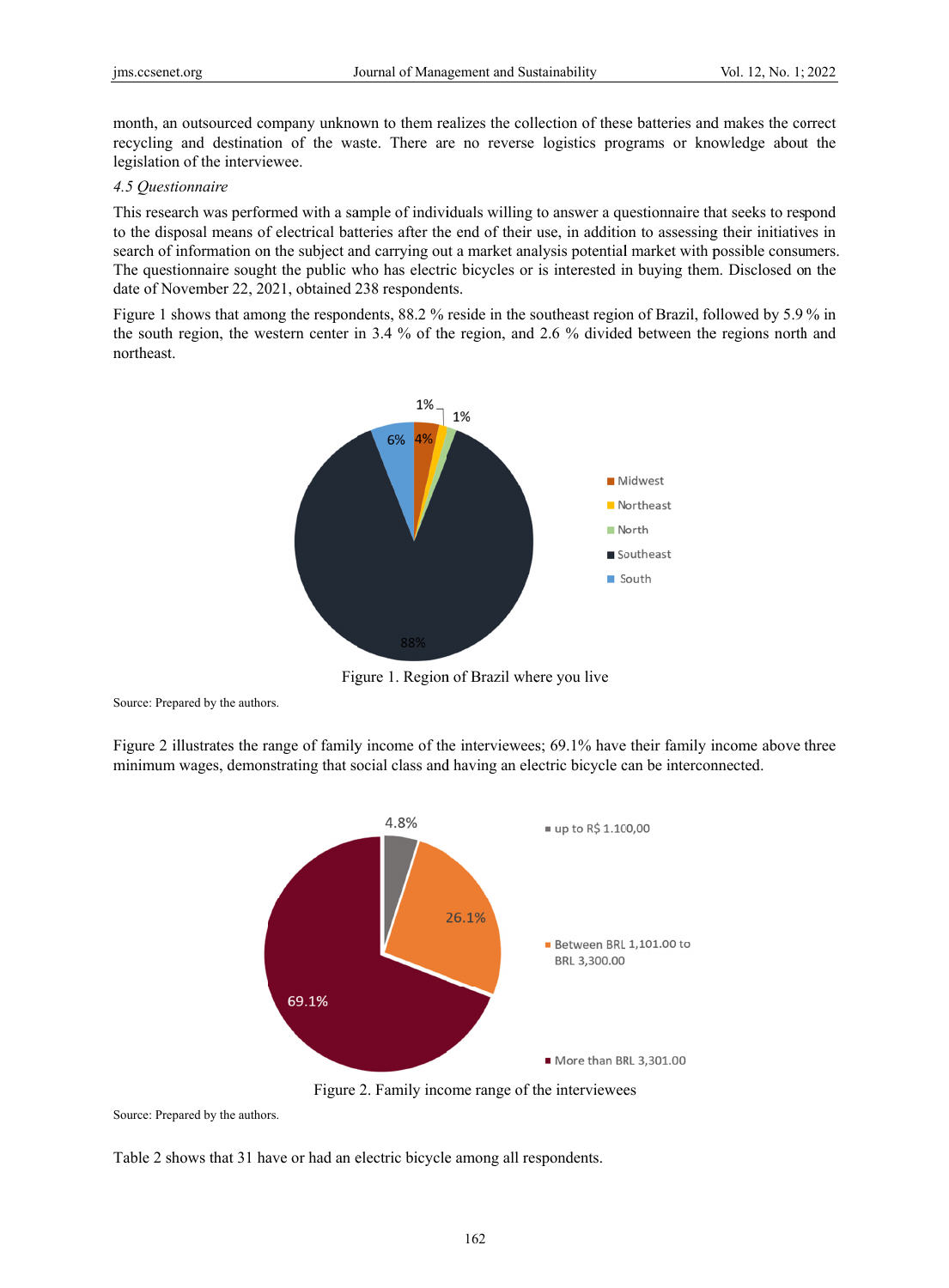Table 2. Consumers or potential consumers (respondents)

| Do you have or have you had an electric bicycle? |     |          |  |
|--------------------------------------------------|-----|----------|--|
| Yes                                              | 31  | $13.0\%$ |  |
| No                                               | 207 | 87.0%    |  |

Source: Prepared by the authors.

Among the 31 who answered "Yes" to the previous question, it can be observed in Figure 3 that 18 have completed higher education. This will analyze whether schooling is related to environmental awareness.





Source: Prepared by the authors.

The age range of the 31 respondents who own electric bikes is diversified, as shown in Figure 4, with 58% divided between the age group of 27 to 38 years and 39 to 50 years.



Figure 4. Age group of consumers of electric bicycles

Source: Prepared by the authors.

On consumer purchasing power, it is observed, according to Figure 5, that income is an influential factor in the consumption of this good since, among 31 consumers, 20 have income above three minimum wages, representing 64.5% of the sample.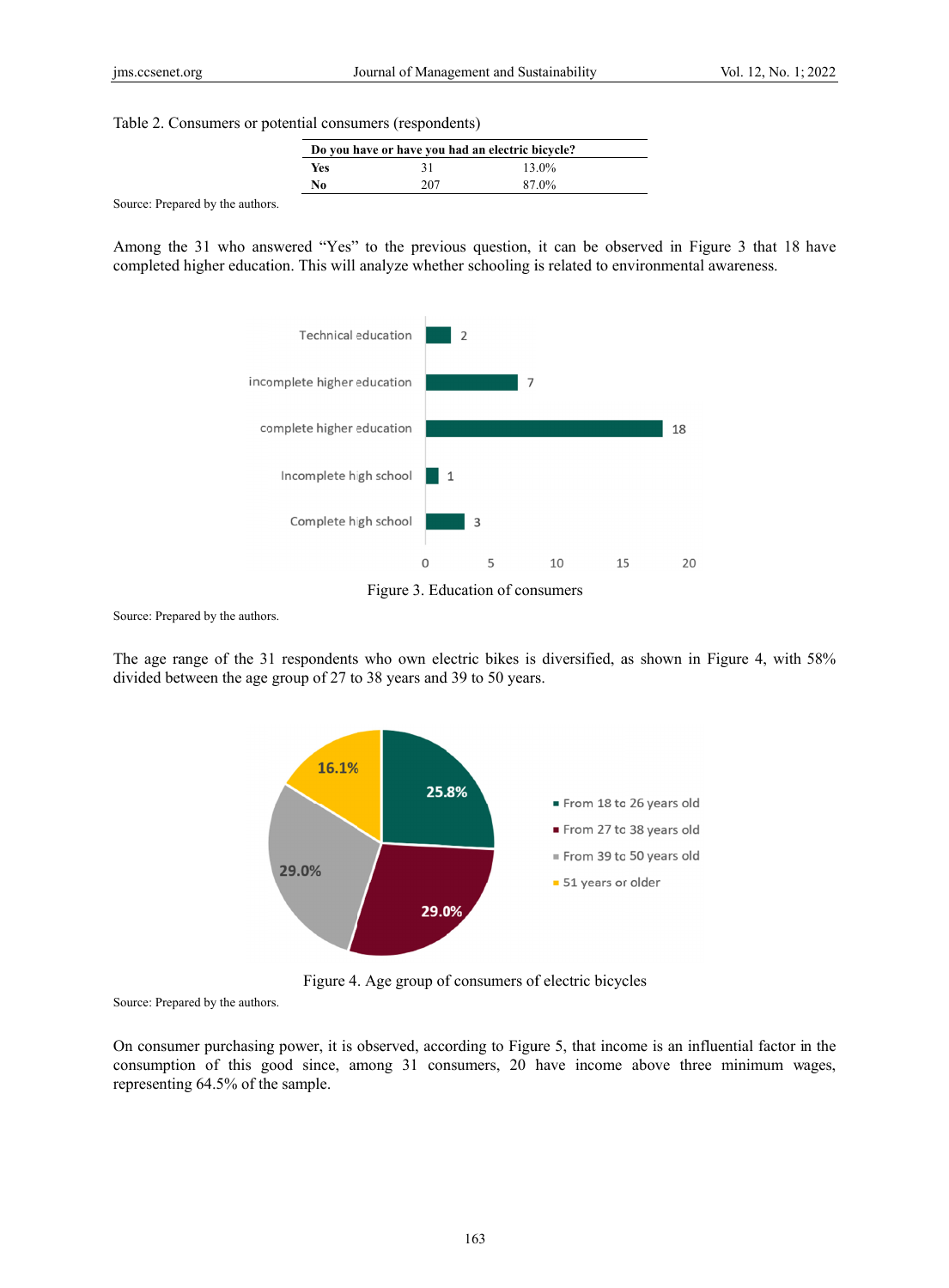

Figure 5. Electric bicycle consumer income

Source: Prepared by the authors.

Still, in the scenario of consumers of electric bicycles, they were asked about their knowledge of the term reverse logistics. Table 3 shows that 58.1% of consumers do not know the term. The result was no different than expected as the term is known to be specific, and the subject is relatively new in social discussions.

Table 3. Knowledge of reverse logistics

| Are you familiar with the term "reverse logistics"? |    |       |
|-----------------------------------------------------|----|-------|
| Yes                                                 | 13 | 41.9% |
| No                                                  | 18 | 58.1% |
|                                                     |    |       |

Source: Prepared by the authors.

Among the 38.7% who already needed to discard the battery, 45.4% discarded household waste, environmentally incorrect disposal, as illustrated in Figure 6.





Source: Prepared by the authors.

Figure 7 shows that 13 individuals within the sample sought information on how to perform the disposal. The most effective form of the search was a website with 61.5% of the sample, followed by technical assistance with 38.4% and SCS (Customer Service) with 23%.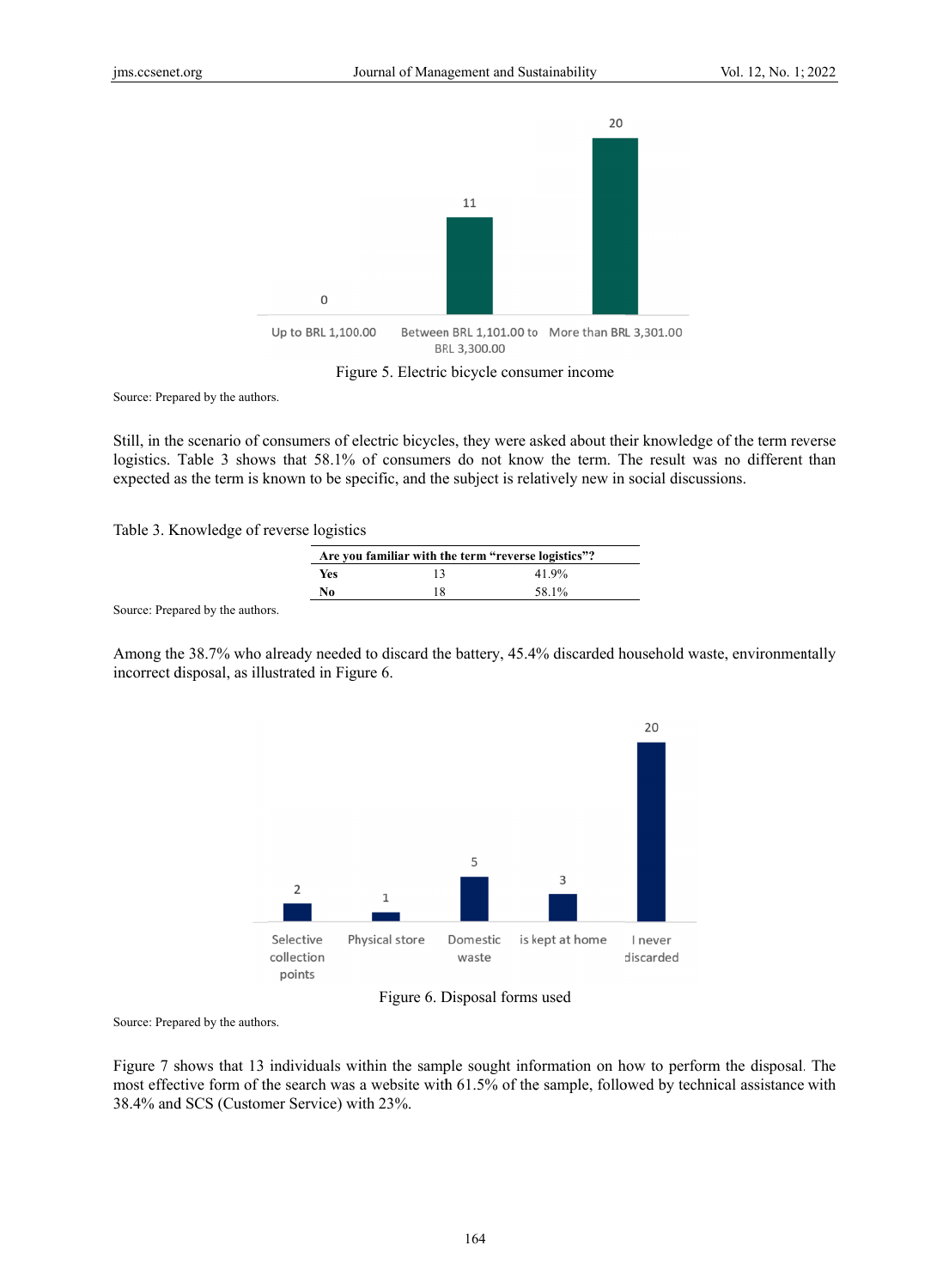

Figure 7. Means of information search

Source: Prepared by the authors.

Table 4 shows that although 54.8% know the consequences for health and the environment, a considerable portion, 45.2%, does not know.

Table 4. Knowledge of the consequences

| Do you know about the harmful consequences to the environment, the incorrect disposal of electric batteries? |  |       |  |
|--------------------------------------------------------------------------------------------------------------|--|-------|--|
| Yes                                                                                                          |  | 54.8% |  |
| No                                                                                                           |  | 45 2% |  |
|                                                                                                              |  |       |  |

Source: Prepared by the authors.

On legislation, 83.9% are unaware; see Figure 8. This fact should be circumvented through the dissemination of information.



Figure 8. Knowledge of legislation

Source: Prepared by the authors.

In Figure 9, 58.1% of consumers claimed to be a decisive factor for buying; the company worried about the disposal of the product after consumption.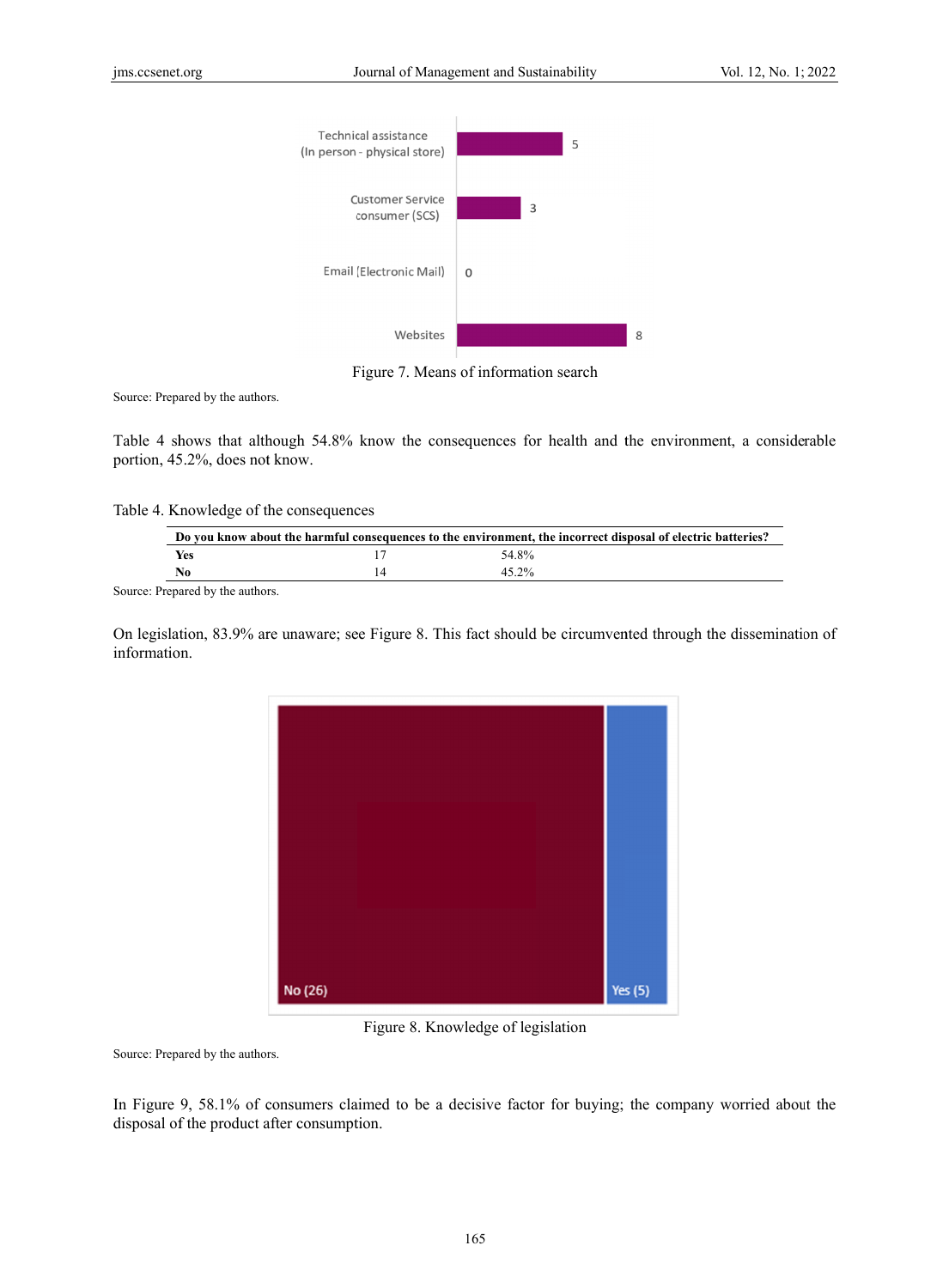

Figure 9. Consideration of decisive factor (consumers)

Source: Prepared by the authors.

In this survey, the potential market is equivalent to 45.4% of the total sample of 238 respondents, according to Figure 10.



Source: Prepared by the authors.

Table 5 shows that 71.3% consider a decisive factor, proving that the company is in accordance with the legislation and can attract new consumers, being a differential in the market.

Table 5. Influence of corporate behavior

| Is it a decisive factor for your purchase to know that the manufacturer cares about the correct disposal of your<br>product after consumption? |    |       |  |
|------------------------------------------------------------------------------------------------------------------------------------------------|----|-------|--|
| Yes                                                                                                                                            | 67 | 71.3% |  |
| N <sub>0</sub>                                                                                                                                 |    | 28.7% |  |

Source: Prepared by the authors.

## 5. Conclusion

This paper analyzed the communication of reverse logistics programs of Brazil's chosen electric bicycle manufacturers. The survey was done through the messages disseminated by the company's channels and the consumer perspective, in addition to studying a possible competitive advantage.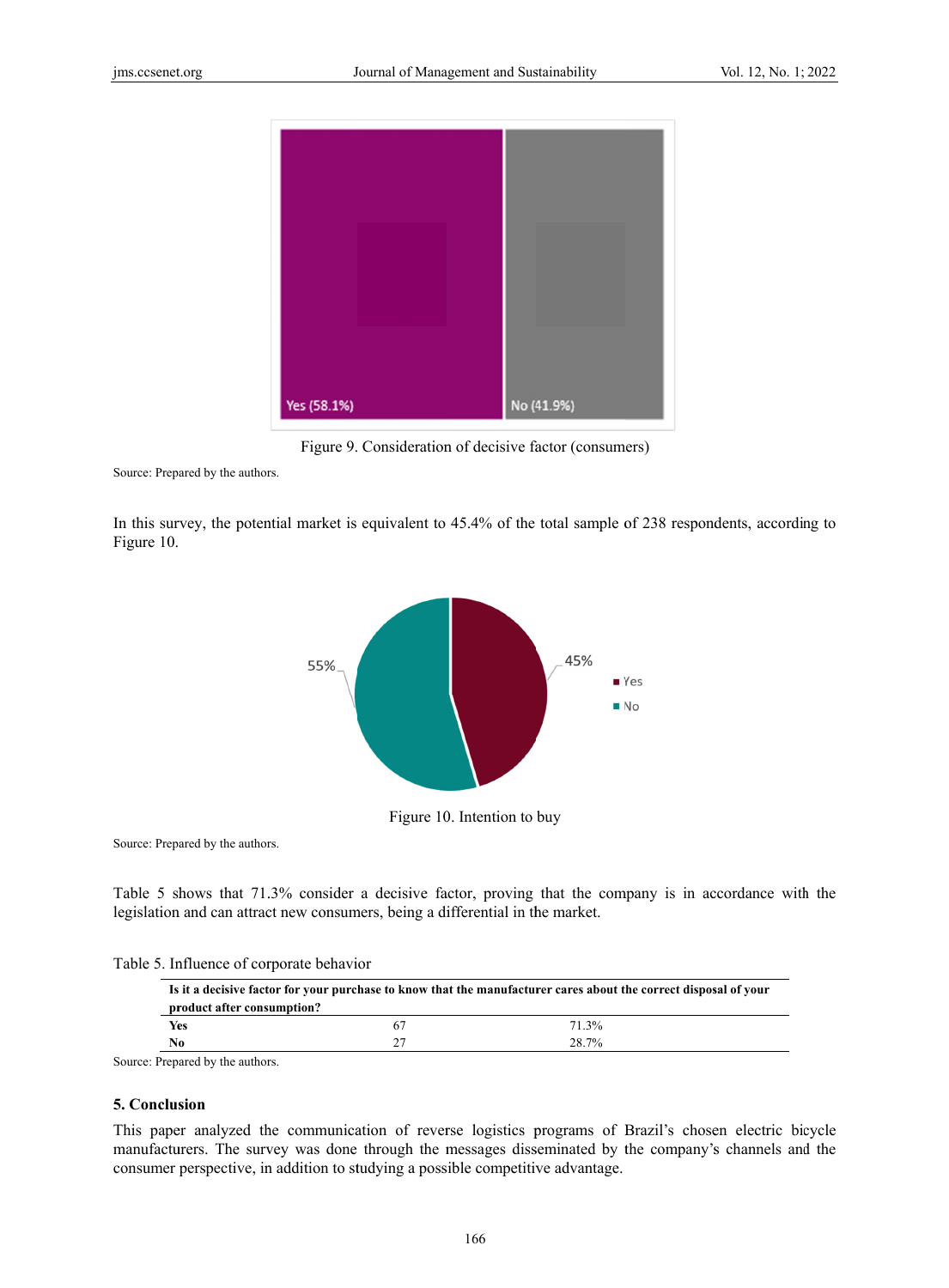Based on the survey data, the website is the most sought-after channel by consumers to obtain information, although none of the websites presented reports from existing reverse logistics programs. It was clearly and easily accessible; it was not informed about the disposal or recycling of batteries. Communication management does not occur efficiently, and the results prove that most did in household waste among consumers who have already discarded their batteries.

On the stakeholders, it was noticed that the officials and authorized distributors did not receive training adapted to go over again the necessary information to the consumers and to the one who has the intention of purchase, demonstrating that the communication must go beside the consumers since they all are affected by the lack of knowledge of the information of the internal clients. The latter should contribute to the effectiveness of Integrated Marketing Communication.

The non-existence of reverse logistics programs in manufacturing companies can be circumvented by hiring outsourced companies that can perform the adequacy of the contractor legislation. However, it does not absolve the responsibility of the company to train its employees responsible for the service channels so that more efficient communication management occurs.

The majority of consumers, 58.1% of the sample, and possible buyers, 71.3%, consider a decisive factor in their purchase to know that manufacturers companies care about the correct disposal of their product after consumption.

There is no unified message, facilitating consumers' understanding and awareness and not allowing new buyers to be attracted to competitive advantage. In this way, it is found that the chosen manufacturers do not operate their communication channels efficiently and are not in accordance with the current legislation.

Marketing, by integrating with sustainability, offers something beyond the construction of a responsible image for society. This provides information to the consumer and on the subject of reverse logistics is an effective means of environmental awareness, stimulating sustainable actions.

Future research should consider the integration of communication with monetary incentives. Individuals respond positively to a stimulus for their behavior change when considering their costs low. This is probably the case with the return of after-consumption batteries by the consumer. Thus, a communication that informs how it can forward its post-consumer waste and values its participation in assisting the reduction of socio-environmental damage, together with some economic incentives, would increase the return of electric batteries, also make faithful the consumer in a purchase situation of a new battery or bike.

#### **References**

- ABNT (ASSOCIAÇÃO BRASILEIRA DE NORMAS TÉCNICAS). (2004). *NBR 10004: Resíduos Solidos* (p. 71). Classificação. Rio de Janeiro.
- Acosta, B., Wegner, D., & Padula, A. (2008). *Logística reversa como mecanismo para redução do impacto ambiental originado pelo lixo informático*. https://doi.org/10.5329/RECADM.20080701002
- Alianca, B. (2021). Mercado de bicicletas elétricas 2021. Boletim técnico. Retrieved September 17, 2021, from https://aliancabike.org.br/boletim-bikes-eletricas/
- Alkahtani, M., Ziout, A., Salah, B., Alatefi, M., Abd Elgawad, A. E. E., … Syarif, U. (2021). An Insight into Reverse Logistics with a Focus on Collection Systems. *Sustainability*, *13*, 548. https://doi.org/10.3390/su13020548
- Bernyte, S. (2018). Sustainability marketing communications based on consumer values and principles. *Regional Formation and Development Studies*, *3*, 26−35. https://doi.org/10.15181/rfds.v26i3.1807
- BLITZ. (2021). Retrieved October 16, 2021, from https://www.blitz.com.br/
- Cardoso, J. P. (2018). *Avaliação do impacto socioambiental da adoção do carro elétrico no Brasil* (p. 78). Trabalho de Conclusão de Curso, Universidade Federal de Santa Catarina, Araranguá.
- Demajorovic, J., Augusto, E., & Souza, M. (2016). Reverse logistics of e-waste in developing countries: Challenges and prospects for the brazilian model. *Ambiente & Sociedade*, *19*, 117−136. https://doi.org/10.1590/1809-4422ASOC141545V1922016
- Demajouovic, J. et al. (2012). Logística reversa: como as empresas comunicam o descarte de baterias e celulares? *Revista de Administração de Empresas*, 165−178. https://doi.org/10.1590/S0034-75902012000200004
- Fernandes, S. et al. (2021). Revisão sistemática da literatura sobre as formas de mensuração do desempenho da logística reversa. https://doi.org/10.1590/0104-530x3177-16